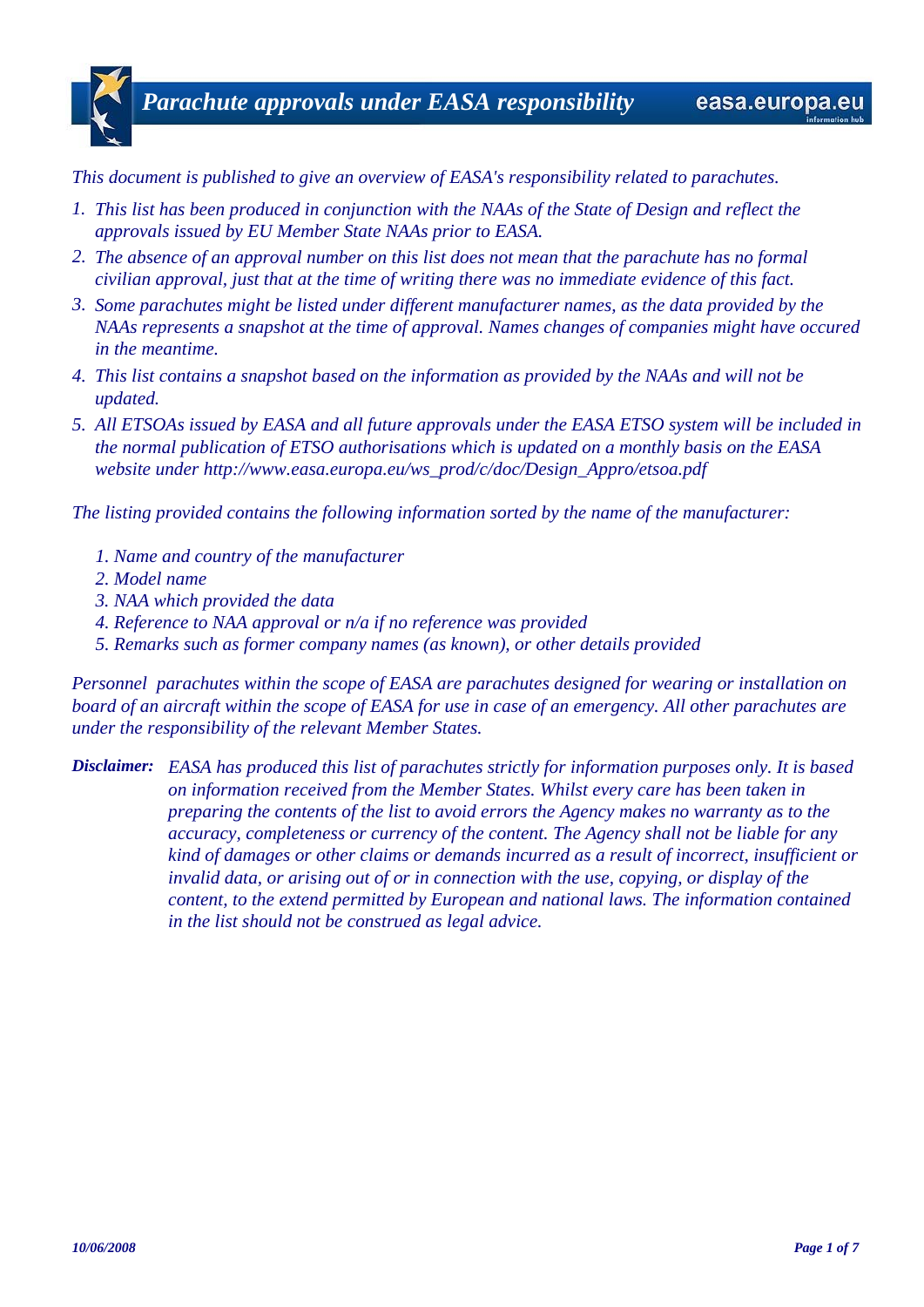# **Angielsko-Polskie Przedsiębiorstwo Produkcyjno-Handlowe "AIR-POL" Sp. z o.o. - Poland**

| <b>Model</b>   | <b>NAA</b>        | <b>Approval reference</b> | <b>Remarks</b> |
|----------------|-------------------|---------------------------|----------------|
| Legionowo SP-6 | LFV-Sweden        | 101/88                    |                |
| $S-4$          | <b>CAO Poland</b> | Z-BS-02/00, BS-072/1      |                |
| SK-94          | CAA Hungary       | 5634/1998                 |                |
| SK-94          | <b>CAO Poland</b> | Z-BS-50/94                |                |
| <b>SK-94</b>   | <b>CAO Poland</b> | BS-50/94                  |                |
| SP-6           | CAA Hungary       | L.I.4/398/85              |                |
| SP-6           | CAA-Finland       | "TSO C23 vast. Normi"     |                |
| SP-6           | <b>CAO Poland</b> | BS-23/76, BS-111          |                |
| SP-6           | <b>CAO Poland</b> | Z-BS-06/00, BS-111/1      |                |
| SP-6M          | <b>CAO Poland</b> | Z-BS-16/00                |                |

# **Autoflug GmbH & Co. - Germany**

| <b>Model</b>     | NAA                | <b>Approval reference Remarks</b> |  |
|------------------|--------------------|-----------------------------------|--|
| Security 350 MK2 | <b>LBA Germany</b> | 40.010/101                        |  |
| Security 850 MK2 | LBA Germany        | 40.010/100                        |  |

## **Brüggemann & Brand - Germany**

| <b>Model</b>     | <b>NAA</b>         | <b>Approval reference</b> | <b>Remarks</b> |
|------------------|--------------------|---------------------------|----------------|
| 10-34/24 R       | <b>LBA Germany</b> | 40.010/07                 |                |
| 10-34/24 SK      | <b>LBA Germany</b> | 40.010/06                 |                |
| 12-59/28 R       | <b>LBA Germany</b> | 40.010/51                 |                |
| 12-60/24 R       | LFV-Sweden         | 101/78                    |                |
| 12-66/28R-2L     | <b>LBA Germany</b> | 40.010/64                 |                |
| 22-54 XI         | <b>LBA Germany</b> | 40.011/07                 |                |
| 22-57/28 R       | <b>LBA Germany</b> | 40.010/48                 |                |
| 29 ft Henry II   | <b>LBA Germany</b> | 40.010/91                 |                |
| $L-T10$          | <b>LBA Germany</b> | 40.010/83                 |                |
| RFS <sub>I</sub> | <b>LBA Germany</b> | 40.010/104JTSO            |                |
| RFS II           | <b>LBA Germany</b> | 40.010/109JTSO            |                |
| $S-I$            | <b>LBA Germany</b> | 40.010/95                 |                |
| $T-10R$          | <b>LBA Germany</b> | 40.010/61                 |                |

#### **CSRS -**

| <b>Model</b>       |            | <b>Approval reference</b> Remarks |  |
|--------------------|------------|-----------------------------------|--|
| PŁ-70-I/K SP-70-I* | CAO Poland | BS-19/89                          |  |

# **Etudes et Fabricationes Aeronautiques - France**

| <b>Model</b>        | <b>NAA</b>         | <b>Approval reference</b> | <b>Remarks</b> |
|---------------------|--------------------|---------------------------|----------------|
| <b>EFA 324</b>      | CAA-Finland        | "TSO C23 vast. Normi"     |                |
| EFA 3462            | CAA-Finland        | "TSO C23 vast. Normi"     |                |
| EFA 3463            | CAA-Finland        | "TSO C23 vast. Normi"     |                |
| <b>EFA 350</b>      | CAA-Finland        | "TSO C23 vast. Normi"     |                |
| EFA 356A/406 Saphir | CAA-Finland        | "TSO C23 vast. Normi"     |                |
| <b>EFA 384 P</b>    | LBA Germany        | 40.010/69                 |                |
| <b>EFA 504</b>      | LBA Germany        | 40.010/86                 |                |
| EFA 687 Papillon    | LBA Germany        | 40.010/73                 |                |
| <b>EFA Gilet</b>    | <b>LBA Germany</b> | 40.010/80                 |                |
| EFA-324             | LFV-Sweden         | n. a.                     |                |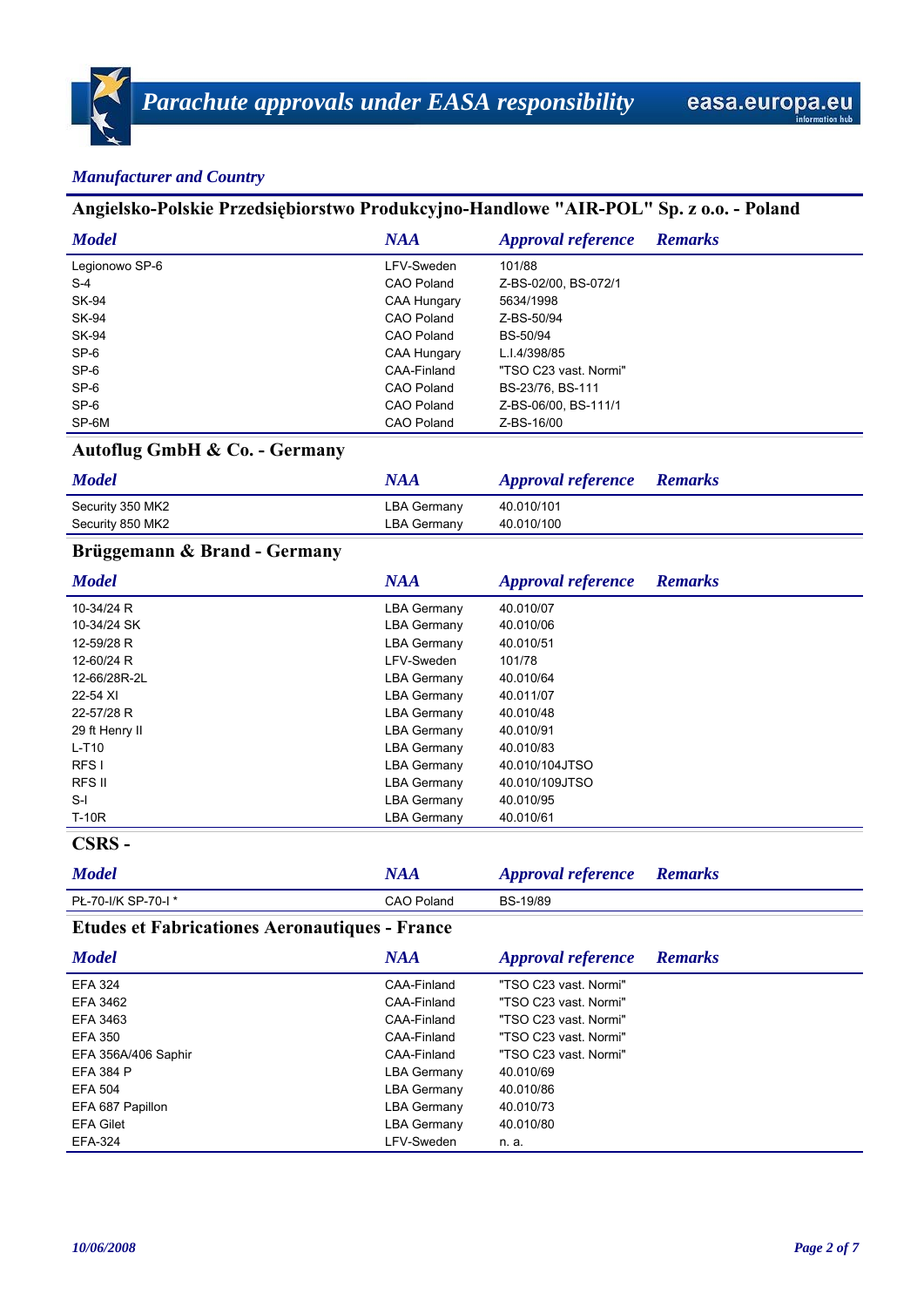| <b>Fallschirmbau Buchsein/Hermesdorf GbR - Germany</b> |                    |                           |                |  |
|--------------------------------------------------------|--------------------|---------------------------|----------------|--|
| <b>Model</b>                                           | <b>NAA</b>         | <b>Approval reference</b> | <b>Remarks</b> |  |
| Slimpack II, T 204                                     | <b>LBA Germany</b> | 40.010/99                 |                |  |
| Slimpack T204                                          | CAA-Finland        | TSO C23b Std              |                |  |
| Thinback S5, T 104                                     | <b>LBA Germany</b> | 40.010/98                 |                |  |
| Thinback T104                                          | CAA Hungary        | 274/2001                  |                |  |
| Thinpack T104                                          | CAA-Finland        | TSO C23b Std              |                |  |
| Firebird GmbH & Co. KG - Germany                       |                    |                           |                |  |
| formerly Performance Variable e.K.                     |                    |                           |                |  |
| <b>Model</b>                                           | <b>NAA</b>         | <b>Approval reference</b> | <b>Remarks</b> |  |
| Omega/Quick                                            | <b>LBA Germany</b> | 40.014/05JTSO             |                |  |
| Performance Tandem / Quick TD400                       | <b>LBA Germany</b> | 40.014/04JTSO             |                |  |
| Försvarets Materielverk - Sweden                       |                    |                           |                |  |
| <b>Model</b>                                           | <b>NAA</b>         | <b>Approval reference</b> | <b>Remarks</b> |  |
| 56B                                                    | LFV-Sweden         | 103/01                    |                |  |
| Free Flight Enterprises, Inc. - USA                    |                    |                           |                |  |
| <b>Model</b>                                           | <b>NAA</b>         | <b>Approval reference</b> | <b>Remarks</b> |  |
| Preserve I Model 201 (-)                               | CAA-Finland        | TSO C23c                  |                |  |
| <b>GFH Gesellschaft für Flugtechnik mbH - Germany</b>  |                    |                           |                |  |
| <b>Model</b>                                           | <b>NAA</b>         | <b>Approval reference</b> | <b>Remarks</b> |  |
| 10-24 D-I                                              | <b>LBA Germany</b> | 40.010/29                 |                |  |
| 10-24/28 Ü I                                           | <b>LBA Germany</b> | 40.010/08                 |                |  |
| 10-34/24 S                                             | <b>LBA Germany</b> | 40.010/04                 |                |  |
| 10-35/28 Ü                                             | <b>LBA Germany</b> | 40.010/10                 |                |  |
| 10-45 D                                                | <b>LBA Germany</b> | 40.011/17                 |                |  |
| 10-53/20 Ü                                             | <b>LBA Germany</b> | 40.011/03                 |                |  |
| 10-54/20 Ü                                             | <b>LBA Germany</b> | 40.011/04                 |                |  |
| 10-59/30                                               | <b>LBA Germany</b> | 40.010/52                 |                |  |
| 10-66/24 WF                                            | <b>LBA Germany</b> | 40.010/66                 |                |  |
| <b>GQ Parachutes Ltd - UK</b>                          |                    |                           |                |  |
| <b>Model</b>                                           | <b>NAA</b>         | <b>Approval reference</b> | <b>Remarks</b> |  |
| GQ 650 Silhouette                                      | <b>CAA Hungary</b> | 531577/2001               |                |  |
| GQ 650 Silhouette                                      | <b>CAA-Finland</b> | TSO C23b                  |                |  |
| GQ 650 Silhouette                                      | <b>LBA Germany</b> | 40.010/106                |                |  |
| GQ 750 Shadow                                          | <b>LBA Germany</b> | 40.010/107                |                |  |
|                                                        |                    |                           |                |  |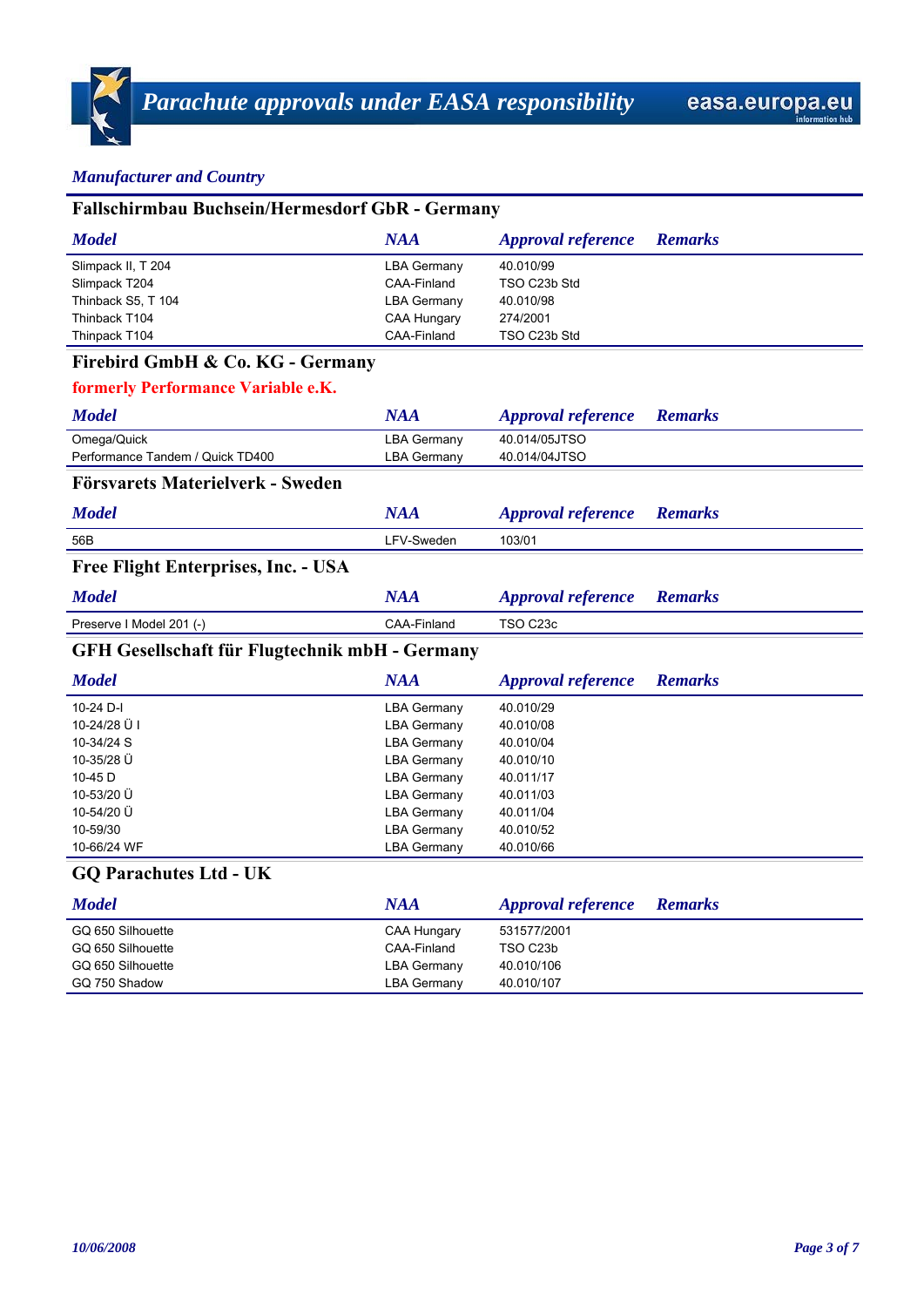# **GQ Security Co - USA**

#### **formerly San Leonardo (GQ Security)**

| <b>Model</b>        | <b>NAA</b>          | <b>Approval reference</b> | <b>Remarks</b> |
|---------------------|---------------------|---------------------------|----------------|
| 150                 | LFV-Sweden          | 103/78                    |                |
| 22 ft Type 350      | <b>LBA Germany</b>  | 40.010/92                 |                |
| 22 ft Type 850      | <b>LBA Germany</b>  | 40.010/97                 |                |
| 250                 | LFV-Sweden          | L 895/80                  |                |
| 26 ft Type 150, 250 | <b>LBA Germany</b>  | 40.010/93                 |                |
| 350                 | LFV-Sweden          | 101/81                    |                |
| 850                 | LFV-Sweden          | 105/85                    |                |
| Canopy 22           | <b>CAA Slovenia</b> | n. a.                     |                |
| <b>FV40</b>         | LFV-Sweden          | n. a.                     |                |
| Model 150           | CAA-Finland         | TSO C <sub>23</sub> b     |                |
| Model 250           | CAA-Finland         | TSO C23b                  |                |
| Model 350           | CAA-Finland         | TSO C23b                  |                |
| Pioneer             | <b>CAA Slovenia</b> | n. a.                     |                |
| Safety-chute 350    | <b>CAA Slovenia</b> | n. a.                     |                |

# **Hedge - Hungary**

| <b>Model</b>             | <b>NAA</b>  | <b>Approval reference</b> Remarks |  |
|--------------------------|-------------|-----------------------------------|--|
| $HP-01$                  | CAA Hungary | 8389/1999                         |  |
| Hoinrich Mortons Cormony |             |                                   |  |

#### **Heinrich Mertens - Germany**

| <b>Model</b> | <b>NAA</b>         | <i>Approval reference</i> | <b>Remarks</b> |
|--------------|--------------------|---------------------------|----------------|
| 10-30/24     | <b>LBA Germany</b> | 40.010/01                 |                |
| 12-60/24 R   | <b>LBA Germany</b> | 40.010/53                 |                |
| 12-61/24 R   | LBA Germany        | 40.010/55                 |                |
| 12-82/23R    | <b>LBA Germany</b> | 40.010/96                 |                |

# **HELIPARA GmbH Luftfahrzeugbau - Germany**

| <b>Model</b> | NAA                | <b>Approval reference</b> Remarks |  |
|--------------|--------------------|-----------------------------------|--|
| 30-61/24 R   | <b>LBA Germany</b> | 40.010/56                         |  |

# **Irvin Great Britain Ltd - UK**

| <b>Model</b>     | <b>NAA</b>         | <b>Approval reference</b> | <b>Remarks</b> |
|------------------|--------------------|---------------------------|----------------|
| (FV)04           | LFV-Sweden         | 102/85                    |                |
| (FV)05           | LFV-Sweden         | n. a.                     |                |
| (FV)07           | LFV-Sweden         | 102/85                    |                |
| (FV)41           | LFV-Sweden         | n. a.                     |                |
| (FV)46A/46C      | LFV-Sweden         | n. a.                     |                |
| (FV)51A/51B      | LFV-Sweden         | n. a.                     |                |
| EB62             | CAA-UK             | E09298                    |                |
| EB62             | LFV-Sweden         | 105/79                    |                |
| Irvin BS MK.32   | <b>LBA Germany</b> | 40.010/50                 |                |
| Irvin BS MK.5    | <b>LBA Germany</b> | 40.010/16                 |                |
| Irvin BS-FI.28   | <b>LBA Germany</b> | 40.010/32                 |                |
| Irvin BS-FI-MK.2 | <b>LBA Germany</b> | 40.010/28                 |                |
| Irvin BS-TM      | <b>LBA Germany</b> | 40.010/30                 |                |
| Irvin EB         | <b>LBA Germany</b> | 40.010/84                 |                |
| Irvin QC MK.1    | <b>LBA Germany</b> | 40.010/31                 |                |
| Irvin SS MK.10   | <b>LBA Germany</b> | 40.010/46                 |                |
| Irvin SS MK.2    | <b>LBA Germany</b> | 40.010/14                 |                |
| Irvin TM/QC-R    | <b>LBA Germany</b> | 40.015/1                  |                |
| <b>RC-76</b>     | LFV-Sweden         | n. a.                     |                |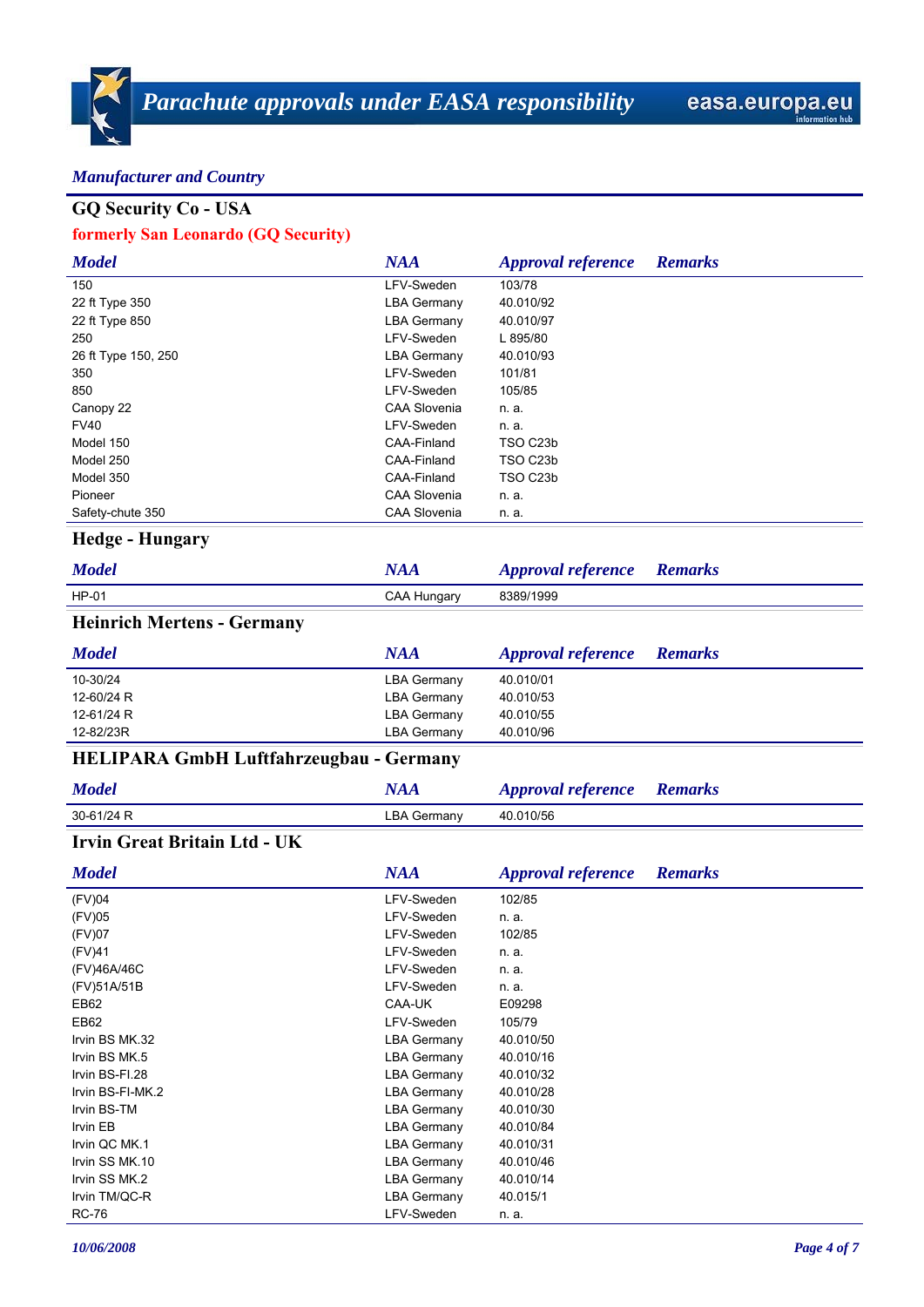# **Irvin-GQ Ltd - UK**

| <b>Model</b> | <b>NAA</b> | <b>Approval reference</b> Remarks |  |
|--------------|------------|-----------------------------------|--|
| 350          | CAA-UK     | E13552                            |  |
| 650          | CAA-UK     | E14383                            |  |
| 750          | CAA-UK     | E14382                            |  |
| 850          | CAA-UK     | E13553                            |  |

# **Kluz - Jugoslavia**

| <b>Model</b> | <b>NAA</b>          | <b>Approval reference</b> | <b>Remarks</b> |
|--------------|---------------------|---------------------------|----------------|
| PPJ-01-01    | CAA Slovenia        | n. a.                     |                |
| PPL-04       | CAA Slovenia        | n. a.                     |                |
| PPS-04       | <b>CAA Slovenia</b> | n. a.                     |                |
| PS-06-1      | <b>LBA Germany</b>  | 40.010/79                 |                |

# **KRAS Chormice,a.s. - Czech Republic**

| <b>Model</b> | <b>NAA</b>        | <i>Approval reference</i> | <b>Remarks</b>       |
|--------------|-------------------|---------------------------|----------------------|
| PTCH P-40    | CAA-CZ            | S-120-03                  | has met SAE AS-8015B |
| PTCH P-40    | <b>CAO Poland</b> | UZ-BS-01/05               |                      |
| PTCH P-50    | CAA-CZ            | $S-24-04$                 | has met SAE AS-8015B |
| PTCH P-50    | CAO Poland        | UZ-BS-02/05               |                      |
| PTCH-P-40    | CAA Hungary       | 530474/05                 |                      |
| PTCH-P-50    | CAA Hungary       | 530474/1/05               |                      |

# **MarS,a.s. - Czech Republic**

| <b>Model</b>                | <b>NAA</b>          | <b>Approval reference</b> | <b>Remarks</b>               |
|-----------------------------|---------------------|---------------------------|------------------------------|
| ATL-88                      | CAA Slovenia        | n. a.                     |                              |
| ATL-88                      | CAA-CZ              | S-101-02/15-92            | has met SAE AS-8015B, Cat. B |
| ATL-88                      | CAO Poland          | UZ-BS-14/97               |                              |
| ATL-88, ATL-88/90           | <b>LBA Germany</b>  | 40.010/94                 |                              |
| ATL-88/82-S                 | CAA-CZ              | S-102-02/44-96            | has met SAE AS-8015B, Cat. B |
| ATL-88/90                   | CAA Hungary         | 532057/2001               |                              |
| ATL-88/90                   | CAA Slovenia        | n. a.                     |                              |
| ATL-88/90                   | CAA-CZ              | S-103-02/46/96            | has met SAE AS-8015B. Cat. B |
| ATL-88/90                   | CAO Poland          | UZ-BS-14/97               |                              |
| ATL-88/92-S                 | CAO Poland          | UZ-BS-14/97               |                              |
| ATL-88/98-S                 | CAA-CZ              | $S-82-03$                 | has met SAE AS-8015B. Cat. B |
| ATL-88/98-S                 | CAO Poland          | UZ-BS-16/03               |                              |
| ATL-88T                     | <b>CAA Slovenia</b> | n. a.                     |                              |
| MDC7<br>$\mathbf{H}$ $\sim$ |                     |                           |                              |

#### **MRSZ - Hungary**

| <b>Model</b> | NAA         | <b>Approval reference</b> Remarks |  |
|--------------|-------------|-----------------------------------|--|
| ZHM-1        | CAA Hungary | 3749/1999                         |  |
| ZÜM-1        | CAA Hungary | 3749/1999                         |  |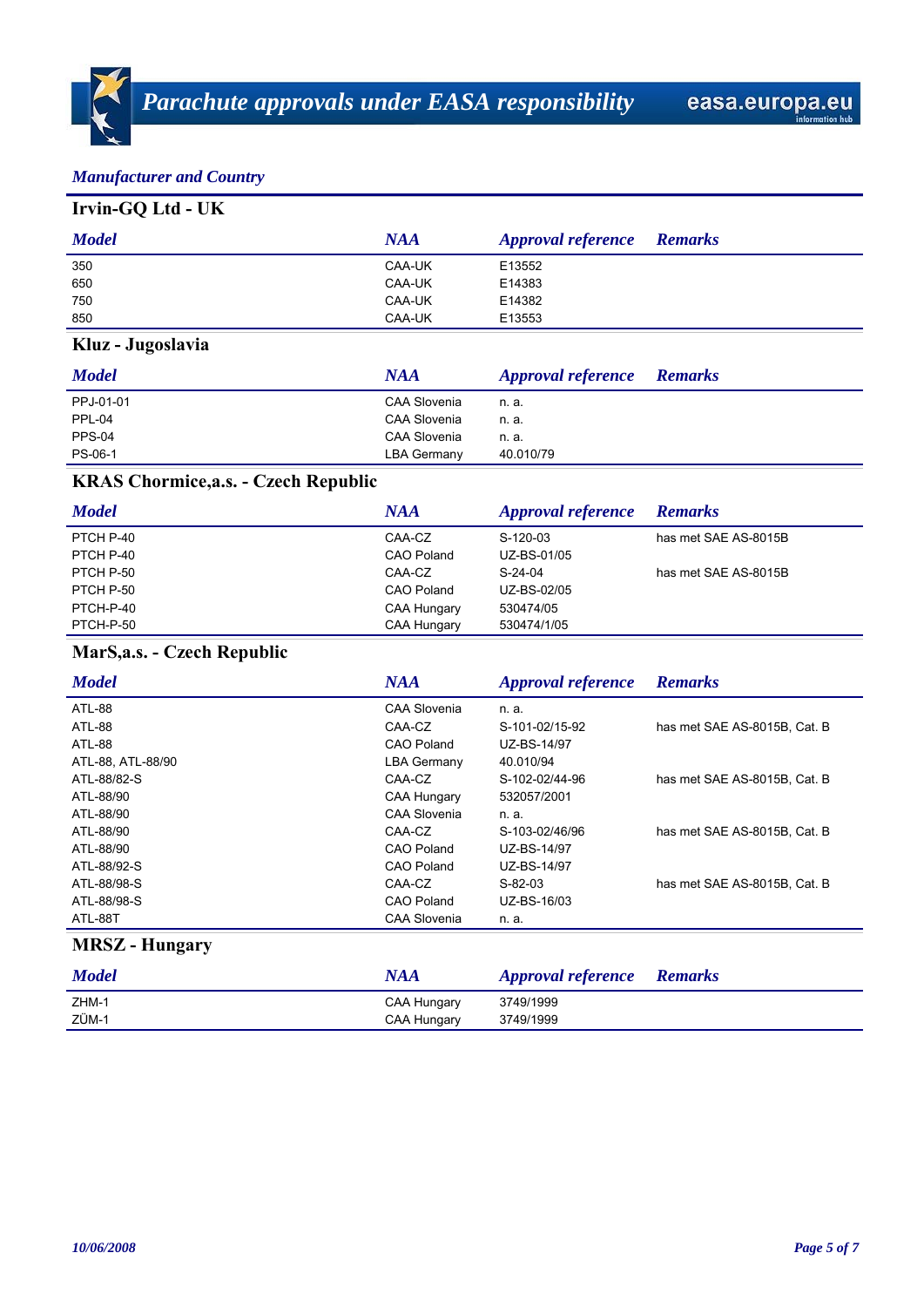#### **National Parachute Industries Inc. - USA** *Model NAA Approval reference Remarks* Model 360 CAA-Finland TSO C23b Model 425 CAA-Finland TSO C23b Model 425 **Model 425** LFV-Sweden 208/89 National 360 S CAA Slovenia n. a. National 360-S/Phantom 24 CAA-Finland TSO C23b National 425 S CAA Slovenia n. a. National 425-S/Phantom 26 CAA-Finland TSO C23b National 490-S/Phantom 28 CAA-Finland TSO C23b

#### **Para Innovators - USA**

| <b>Model</b>              | NAA         | <b>Approval reference</b> Remarks |  |
|---------------------------|-------------|-----------------------------------|--|
| PN C-52-1                 | CAA-Finland | TSO C23b                          |  |
| Wedge Back Pack PN C-52-1 | LFV-Sweden  | 101/82                            |  |

#### **Parachutes Australia PTY LTD - Australia**

| <b>Model</b>             | NAA         | <b>Approval reference</b> | <b>Remarks</b> |
|--------------------------|-------------|---------------------------|----------------|
| Slimpack II              | CAA-Finland | TSO C23b                  |                |
| Slimpack II              | LFV-Sweden  | 102/82                    |                |
| Slimpack S3              | CAA-Finland | TSO C23b                  |                |
| Slimpack S3              | LFV-Sweden  | 105/78                    |                |
| Thinpack                 | CAA-Finland | TSO C23b                  |                |
| <b>Thinpack Aerolite</b> | LFV-Sweden  | 105/87                    |                |
| Thinpack S5              | LFV-Sweden  | 101/85                    |                |

## **Parachutes de France S.A. - France**

| <b>Model</b>                      | NAA         | <b>Approval reference</b> | <b>Remarks</b>    |
|-----------------------------------|-------------|---------------------------|-------------------|
| ATOM/TECHNO (Emergency parachute) | DGAC-France | WT/vk/02/13/3 855         |                   |
| ATOM/TECHNO (Emergency parachute) | DGAC-France | QAC 965635                |                   |
| Flexpack                          | CAA-Finland | QAC121, TSO C23c          | Pn 80020130       |
| Flexpack                          | DGAC-France | QAC 53811                 |                   |
| Flexpack                          | DGAC-France | QAC 53811                 | P <sub>5</sub> 12 |
| Flexpack                          | LBA Germany | 40.010/108                | Type P-51200()    |
| Flexpack                          | LFV-Sweden  | 106/93                    |                   |

## **Para-Phernalia, Inc. - USA**

| <b>Model</b>                 | <b>NAA</b>          | <b>Approval reference</b> | <b>Remarks</b> |
|------------------------------|---------------------|---------------------------|----------------|
| Softie                       | <b>CAA Slovenia</b> | n. a.                     |                |
| SOFTIE 420R                  | <b>CAO Poland</b>   | UZ-BS-04/01               |                |
| Softie Long                  | CAA-Finland         | TSO C23b                  |                |
| Softie Mini                  | CAA-Finland         | TSO C23b                  |                |
| Softie Mini Wedge/Preserve 1 | CAA-Finland         | TSO C23c                  |                |

# **Paratec Fallschirmbau - Technik - Service - Vertrieb GmbH - Germany**

| <b>Model</b>                       | <b>NAA</b>        | <b>Approval reference</b> Remarks |                |
|------------------------------------|-------------------|-----------------------------------|----------------|
| Next ()/Speed 2000 ()              | LBA Germany       | 40.014/06JTSO                     |                |
| <b>Perche Fly Market - Germany</b> |                   |                                   |                |
| <b>Model</b>                       | <b>NAA</b>        | <b>Approval reference</b>         | <b>Remarks</b> |
| AT-145                             | <b>CAO Poland</b> | UZ-BS-15/01                       |                |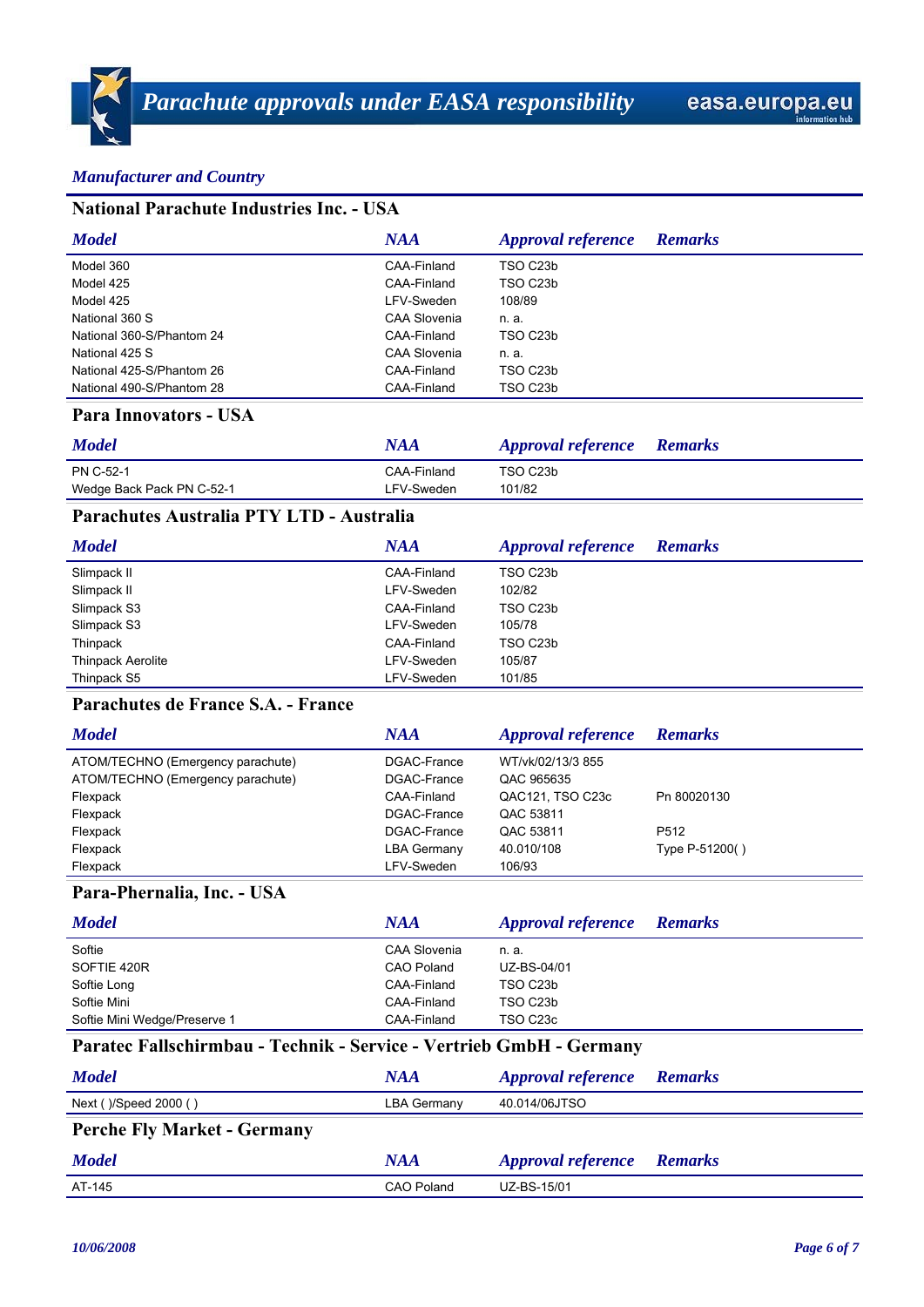| Pioneer Parachute Company Inc. - USA               |                    |                           |                |  |
|----------------------------------------------------|--------------------|---------------------------|----------------|--|
| <b>Model</b>                                       | <b>NAA</b>         | <b>Approval reference</b> | <b>Remarks</b> |  |
| 23 ft - Para Commander                             | <b>LBA Germany</b> | 40.010/88                 |                |  |
| 24 ft - Para Commander                             | <b>LBA Germany</b> | 40.010/62                 |                |  |
| 27 ft - Para Commander                             | <b>LBA Germany</b> | 40.010/87                 |                |  |
| 28 ft                                              | <b>LBA Germany</b> | 40.010/60                 |                |  |
| <b>AN-SS-24</b>                                    | LFV-Sweden         | n. a.                     |                |  |
| P 38-24                                            | LFV-Sweden         | n. a.                     |                |  |
| P <sub>9B</sub>                                    | LFV-Sweden         | n. a.                     |                |  |
| P1G-24                                             | CAA-Finland        | TSO C23b                  |                |  |
| P1G-24                                             | LFV-Sweden         | n. a.                     |                |  |
| P2B-26 4 tai 7                                     | CAA-Finland        | TSO C23b                  |                |  |
| P3B-24                                             | CAA-Finland        | TSO C23b                  |                |  |
| P9B                                                | CAA-Finland        | TSO C23b                  |                |  |
| PA-TP-26-(2)                                       | CAA-Finland        | TSO C23b                  |                |  |
| PA-TP-26-(2)                                       | LFV-Sweden         | n. a.                     |                |  |
| Reserve-Brustfallschirm                            | <b>LBA Germany</b> | 40.010/82                 |                |  |
| Super-Pro                                          | <b>LBA Germany</b> | 40.010/78                 |                |  |
| <b>Scan Para Aps - Sweden</b>                      |                    |                           |                |  |
| <b>Model</b>                                       | <b>NAA</b>         | <b>Approval reference</b> | <b>Remarks</b> |  |
| Slimfit Mk3 and Mk4                                | LFV-Sweden         | 104/87                    |                |  |
| Spekon Sächsische Spezialkonfektion GmbH - Germany |                    |                           |                |  |
| <b>formerly VEB Bekleidungswerke</b>               |                    |                           |                |  |
| <b>Model</b>                                       | <b>NAA</b>         | <b>Approval reference</b> | <b>Remarks</b> |  |
| $RE-5$                                             | <b>LBA Germany</b> | 40.010/89                 |                |  |
| RE-5 L Serie 3                                     | CAA-Finland        | JTSO C23c                 |                |  |
| RE-5/RE-5 serie 2                                  | LFV-Sweden         | 104/78                    |                |  |
| $RE-5L()$                                          | <b>LBA Germany</b> | 40.010/89JTSO             |                |  |
| <b>SE-4/1A</b>                                     | <b>LBA Germany</b> | 40.010/102                |                |  |
| <b>Stencel Aero Eng. Corp. - USA</b>               |                    |                           |                |  |
| <b>Model</b>                                       | <b>NAA</b>         | <b>Approval reference</b> | <b>Remarks</b> |  |
| 22108-1                                            | CAA-Finland        | TSO C23b                  |                |  |
| 22108-3                                            | CAA-Finland        | TSO C23b                  |                |  |
|                                                    |                    |                           |                |  |

#### **Strong Enterprises - USA**

| <b>Model</b>                 | NAA                 | <b>Approval reference</b> | <b>Remarks</b> |
|------------------------------|---------------------|---------------------------|----------------|
| LoPo Steerable               | CAA Slovenia        | n. a.                     |                |
| Mid Lite                     | <b>CAA Slovenia</b> | n. a.                     |                |
| Mid Lite 26 f                | <b>CAA Slovenia</b> | n. a.                     |                |
| Para Cushion                 | LBA Germany         | 40.010/90                 |                |
| Para-Cushion 1045            | CAA-Finland         | TSO C <sub>23</sub> b     |                |
| Para-Cushion 1045 and 1045-2 | LFV-Sweden          | L352/77 1206              |                |
| Para-Cushion 1045-2          | CAA-Finland         | TSO C23b                  |                |
| Para-Cushion SG 100          | CAA-Finland         | TSO C23b                  |                |
| *** ** ** * **^ <i>^</i>     |                     |                           |                |

# **Walter Kostelezky KG - Germany**

| <b>Model</b> | NAA                | <b>Approval reference Remarks</b> |  |
|--------------|--------------------|-----------------------------------|--|
| 1601-A2. -C1 | LBA Germany        | 40.012/1                          |  |
| 1602-A2, -C1 | <b>LBA Germany</b> | 40.012/2                          |  |